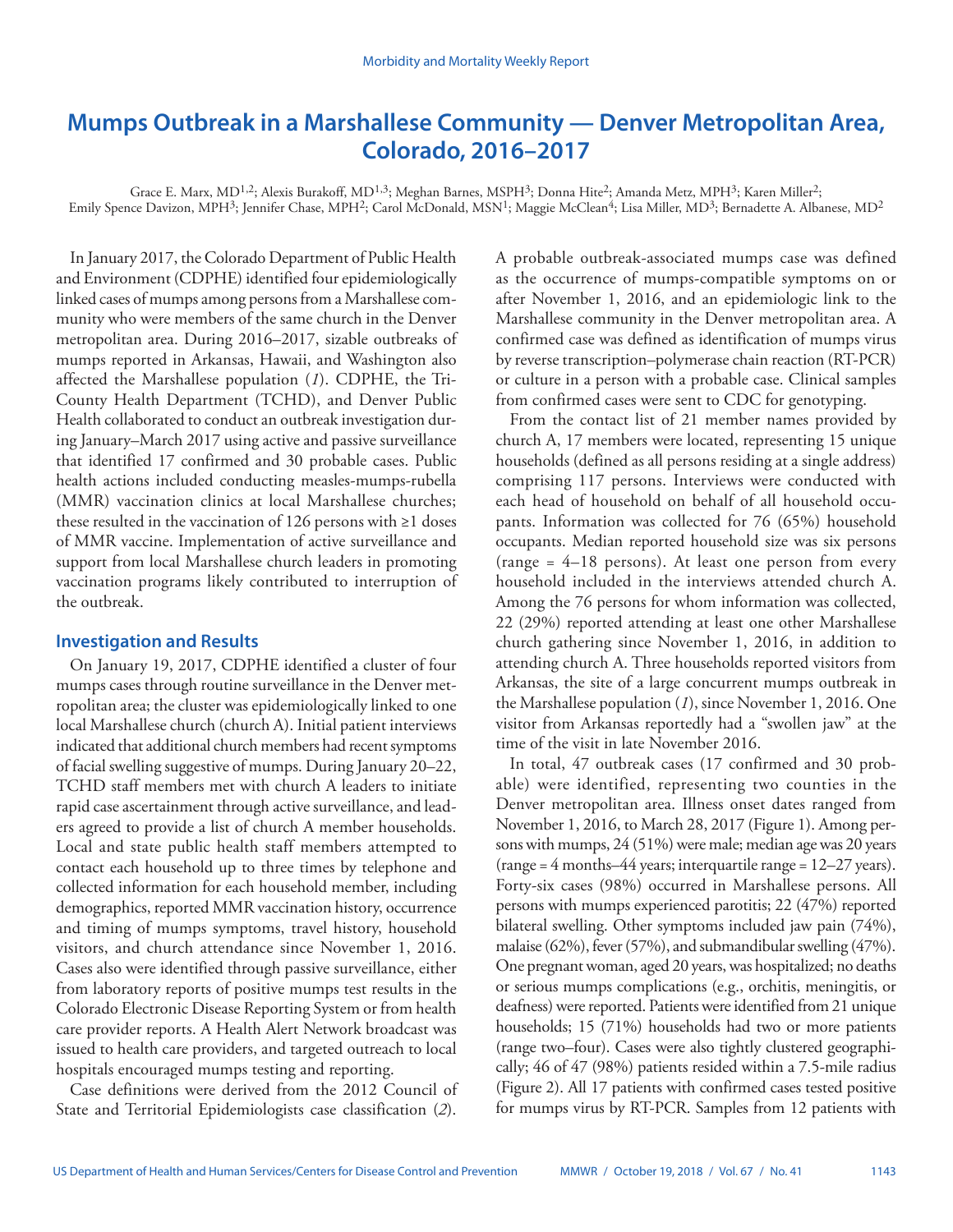

FIGURE 1. Probable and confirmed cases of mumps (N = 47), by date of symptom onset and measles-mumps-rubella vaccination outbreak **response clinics — Colorado, 2016–2017**

Date of symptom onset

confirmed cases were submitted to CDC for genotyping, and all were mumps virus genotype G, the most common genotype currently circulating in the United States (*3*).

Determining accurate MMR vaccination status in this population was challenging. None of the mumps patients was able to provide personal vaccination records, nor were records from outside Colorado available. Thirty-four (72%) of the 47 patients had no confirmed doses of MMR vaccine recorded in the Colorado Immunization Information System, which collects information only on vaccinations administered in Colorado (*4*). One case occurred in an infant aged <12 months who was too young for routine MMR vaccination.

# **Public Health Response**

After the first cluster of cases was identified, TCHD staff members met with Marshallese community leaders from church A to disseminate information about mumps illness and explore the possibility of hosting MMR vaccination clinics to prevent further transmission. In this Marshallese community, church pastors and their wives served as important spokespersons. After multiple in-person visits with church leaders, TCHD staff members organized four vaccination clinics at four

different Marshallese church locations (including church A), during the 5 weeks after the outbreak was recognized; the first clinic was held at Church A, 9 days after identification of the outbreak (Figure 1). The goal of the immunization clinics was to offer all eligible persons from the Marshallese community up to 2 MMR doses; vaccine eligibility was determined by age and documented vaccination history, according to Advisory Committee on Immunization Practices (ACIP) recommendations at the time of the response (*4*). For children aged 12 months—4 years, an accelerated second MMR dose was given if the child previously received only 1 documented dose at least 28 days earlier.

In total, 164 MMR vaccine doses were administered to 126 church attendees; 38 (30%) persons received 2 doses, administered at least 28 days apart per ACIP guidelines, during clinics. Median age of church attendees who were vaccinated at the clinics was 20 years (range  $= 1-55$  years).

In addition to vaccination clinics, local public health agencies disseminated culturally sensitive messages regarding mumps disease and prevention through Marshallese church leaders, radio, and social media; and CDPHE issued two press releases to alert the public about mumps. Local public health staff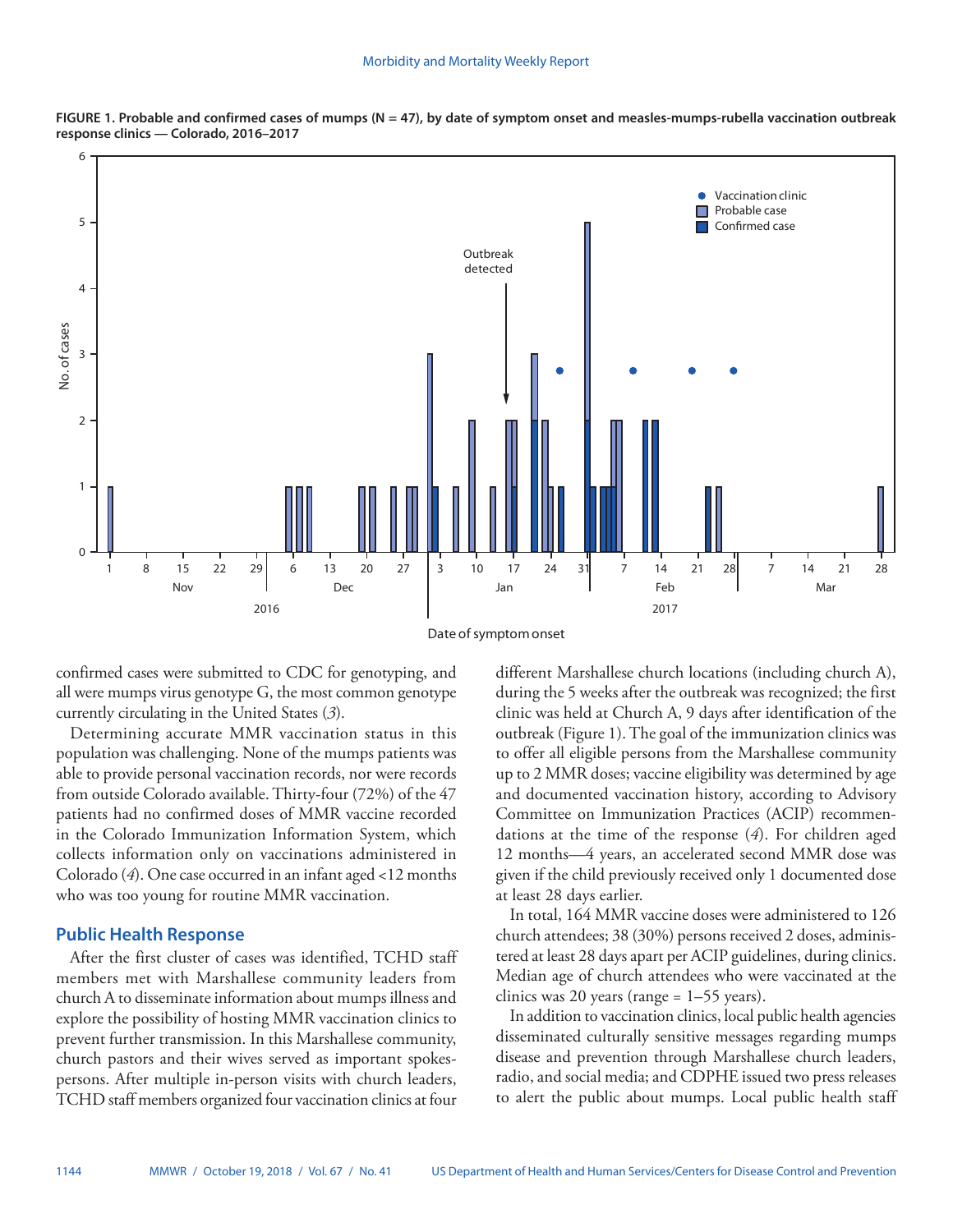**FIGURE 2. Geographic density\* of outbreak mumps cases (n = 46),† by geocoded residential address§ and location of measles-mumpsrubella vaccination clinics held during the public health response — Colorado, 2016–2017**



Gradient indicates the relative number of cases; darkest shading indicates highest density.

† One outbreak case occurred in a patient who was geographically isolated from all other cases and was suppressed from the calculation of the density surface to protect patient privacy.

members contacted affected school districts in the Denver metropolitan area and provided a letter for parents urging them to have children without 2 documented doses of MMR vaccine receive catch-up vaccination, according to ACIP guidelines. The outbreak was declared over on May 17, 2017, 50 days (two incubation periods) after the last reported case.

## **Discussion**

This mumps outbreak occurred in a Denver metropolitan area Marshallese community characterized by a strong cultural and social network with frequent community gatherings. Regular socializing and large households likely contributed to mumps transmission throughout Marshallese households and churches. Although mumps importation from another state could not be confirmed, it is likely that mumps was introduced into this community from out-of-state Marshallese persons, given frequent travel to and from areas with concurrent mumps outbreaks in other Marshallese communities. The outbreak did not spread widely outside the Marshallese community in the Denver metropolitan area. Only one case in

#### **Summary**

#### What is already known about this topic?

Mumps outbreaks typically occur among persons in close contact, such as in schools and athletic teams. Measles-mumpsrubella (MMR) vaccine can prevent mumps.

#### What is added by this report?

An outbreak of 47 mumps cases occurred in the Denver metropolitan area, mostly among members of a Marshallese community. Public health response included early active surveillance, public education, and prompt implementation of MMR vaccination clinics.

### What are the implications for public health practice?

All eligible children should receive MMR vaccine at age 12–15 months and 4–6 years. During a mumps outbreak, eligible persons should receive prompt MMR vaccinations according to Advisory Committee on Immunization Practices guidelines, including use of a third dose when appropriate.

a non-Marshallese person was identified at a school attended by multiple Marshallese patients.

Public health staff members used active surveillance after identification of the initial mumps cluster to identify additional cases and to assess potential contributing factors for transmission, including household size and travel history. Early and close communication between TCHD staff members and church leaders helped to inform the affected population about the risks for mumps. As a result, a substantial number of Marshallese persons in the Denver area received MMR vaccine. The willingness of the community to receive MMR vaccine with support from church leaders highlights the importance of these community partnerships.

The vaccination clinics held in response to this outbreak focused on vaccinating persons who did not have 2 previously documented doses of MMR. At the time of this outbreak, ACIP did not recommend a third MMR dose in an outbreak setting for previous 2-dose recipients (*4*,*5*). In addition, the effectiveness of a third dose for an outbreak in a population with undocumented vaccination history, such as this one, was unclear; use of a third dose had been described primarily among populations with high documented 2-dose MMR coverage, such as college students (*6*–*8*). However, since this outbreak, ACIP guidelines were updated to recommend a third dose of mumps virus–containing vaccine for persons previously vaccinated with 2 doses and who are identified by public health authorities as being part of a group or population at increased risk for acquiring mumps because of an outbreak (*5*).

The findings in this report are subject to at least three limitations. First, vaccination status was determined primarily through Colorado's immunization registry, which likely did not record all previously received vaccines in this highly mobile

<sup>§</sup> Density surface is calculated by a kernel density function using the geocoded residential addresses of confirmed mumps cases.